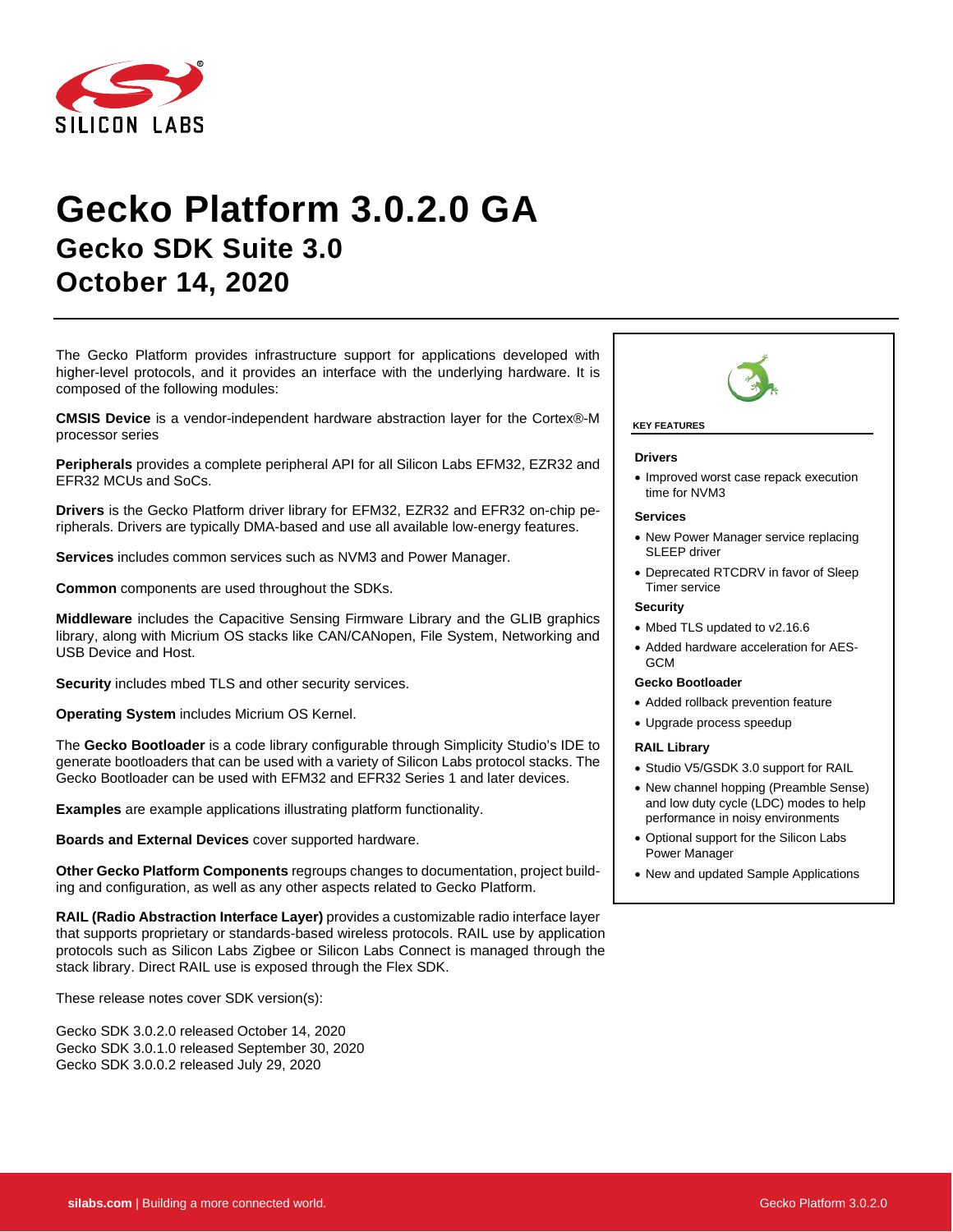### **Contents**

| $\mathbf{1}$   |  |
|----------------|--|
| $\overline{2}$ |  |
| 3              |  |
| $\overline{4}$ |  |
| 5              |  |
| 6              |  |
| $\overline{7}$ |  |
| 8              |  |
| 9              |  |
| 10             |  |
| 11             |  |
| 12             |  |
| 13             |  |
| 14             |  |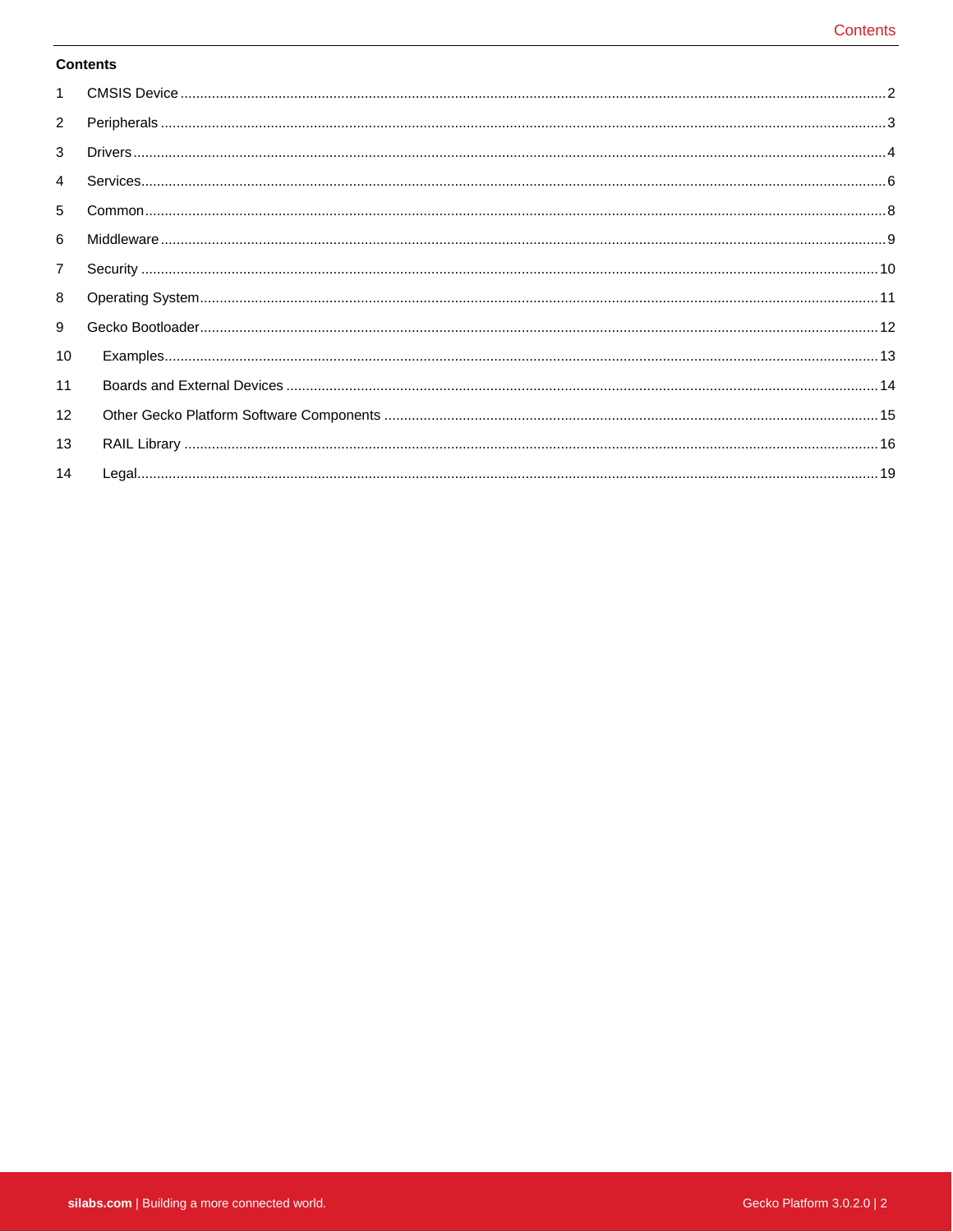# <span id="page-2-0"></span>**1 CMSIS Device**

## **1.1 New Items**

### **Added in release 3.0.0.2**

• Added support for new Zen Gecko families EFR32ZG13L and EFR32ZG13S

## **1.2 Improvements**

None

## **1.3 Fixed Issues**

### **Fixed in release 3.0.2.0**

| ID#    | <b>Description</b>                                           |
|--------|--------------------------------------------------------------|
| 500351 | Added missing GPIO_IF_EM4WU_MASK define in efr32mg22_gpio.h. |

## **1.4 Known Issues in the Current Release**

None

# **1.5 Deprecated Items**

None

## **1.6 Removed Items**

### **Removed in release 3.0.0.2**

• Removed EFR32BG14 Blue Gecko family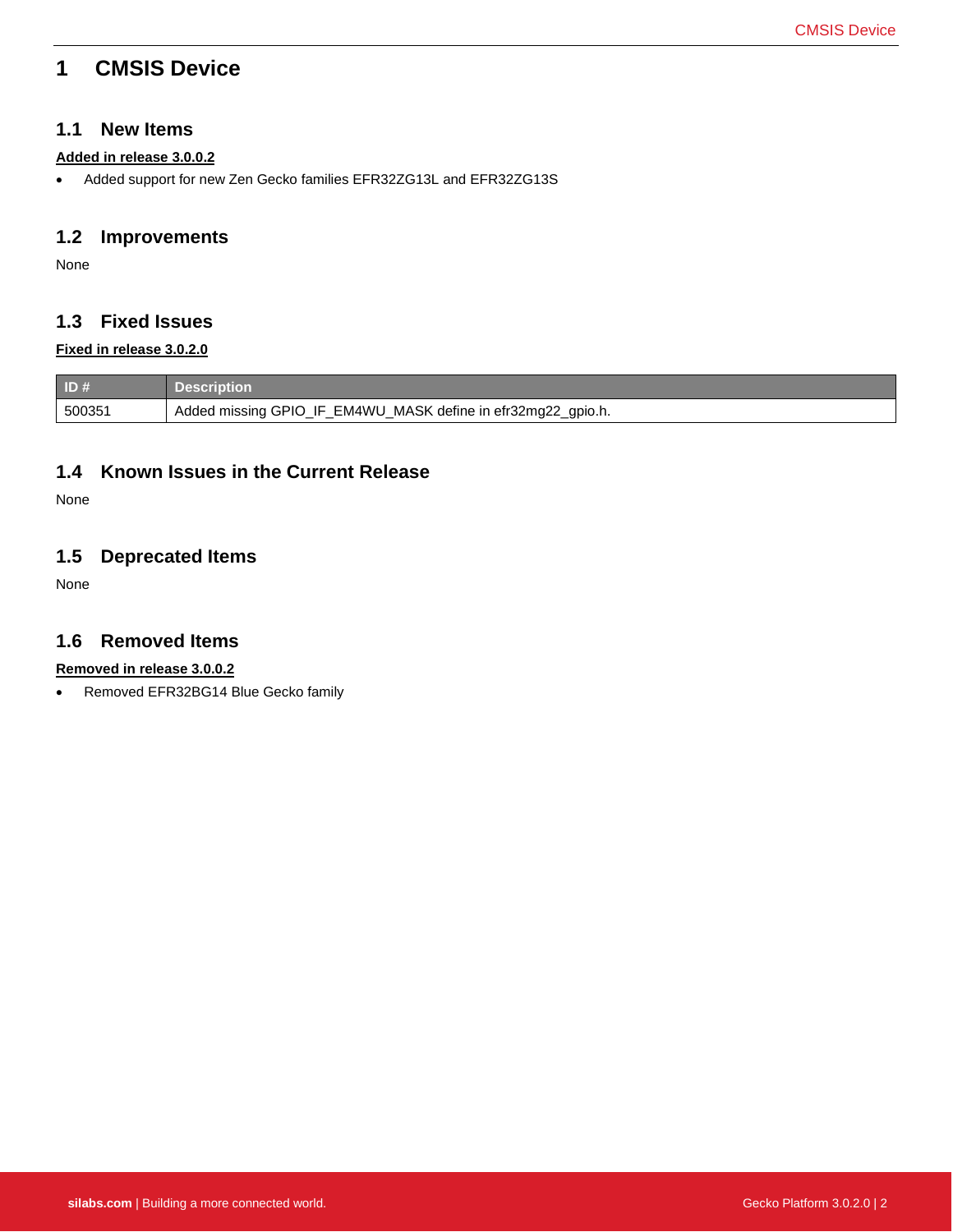# <span id="page-3-0"></span>**2 Peripherals**

## **2.1 New Items**

### **Added in release 3.0.0.2**

- Added support for new IADC result alignment options and IADC digital averaging on device families with hardware support for this.
- Added an API [SYSTEM\\_GetSecurityCapability\(\),](https://docs.silabs.com/gecko-platform/latest/emlib/api/efm32g/group-system#ga17224bf145ca21b45dee6273943acca2) which can be used to find security capability of different products.
- Added an API [CMU\\_LF\\_ClockPrecisionGet\(\),](https://docs.silabs.com/gecko-platform/latest/emlib/api/efm32gg/group-cmu#gab7e78ce28916a3faba3c674a36eb12b1) to query the clock precision.

## **2.2 Improvements**

None

## **2.3 Fixed Issues**

#### **Fixed in release 3.0.1.0**

| ID#    | <b>Description</b>                                                                                  |
|--------|-----------------------------------------------------------------------------------------------------|
| 519432 | Fixed issue where calling TIMER_Reset for a disabled timer caused a bus fault for series 2 devices. |
| 500814 | Fixed an issue in emlib's SMU module where the register mapping was not correctly done.             |

### **Fixed in release 3.0.0.2**

| ID#    | <b>Description</b>                                                                                                                                                                                                                                                                       |
|--------|------------------------------------------------------------------------------------------------------------------------------------------------------------------------------------------------------------------------------------------------------------------------------------------|
| 449691 | Fixed issue in em i2c where the state machine sometimes issued a NACK after last byte was read in a slave-to-<br>master transfer. This could cause issues when auto ack was enabled. After this fix the NACK is issued before the<br>last byte is read in all state machine transitions. |
| 447712 | On series-2 devices the VSCALEBUSY bit is not set immediately when starting EM01 voltage scaling. With this fix<br>the VSCALEDONE interrupt flag is checked instead of the VSCALEBUSY status bit when waiting for EM01 voltage<br>scaling to complete.                                   |
| 486299 | Fixed a bug in em_iadc.c when writing to the TRIGGER register.                                                                                                                                                                                                                           |
| 487657 | Added checks and recovery mechanisms when attempting to set the frequency of HFRCODPLL to an unsupported<br>value.                                                                                                                                                                       |

## **2.4 Known Issues in the Current Release**

None

### **2.5 Deprecated Items**

#### **Deprecated in release 3.0.0.2**

• All SE functionality and command defines are marked as deprecated in em\_se. Use SE Manager APIs instead.

## **2.6 Removed Items**

#### **Removed in release 3.0.0.2**

- Removed em\_mpu emlib module. Please use the ARM\_MPU\_xxx API instead.
- Removed em\_core emlib module. Please use the new em\_core module instead.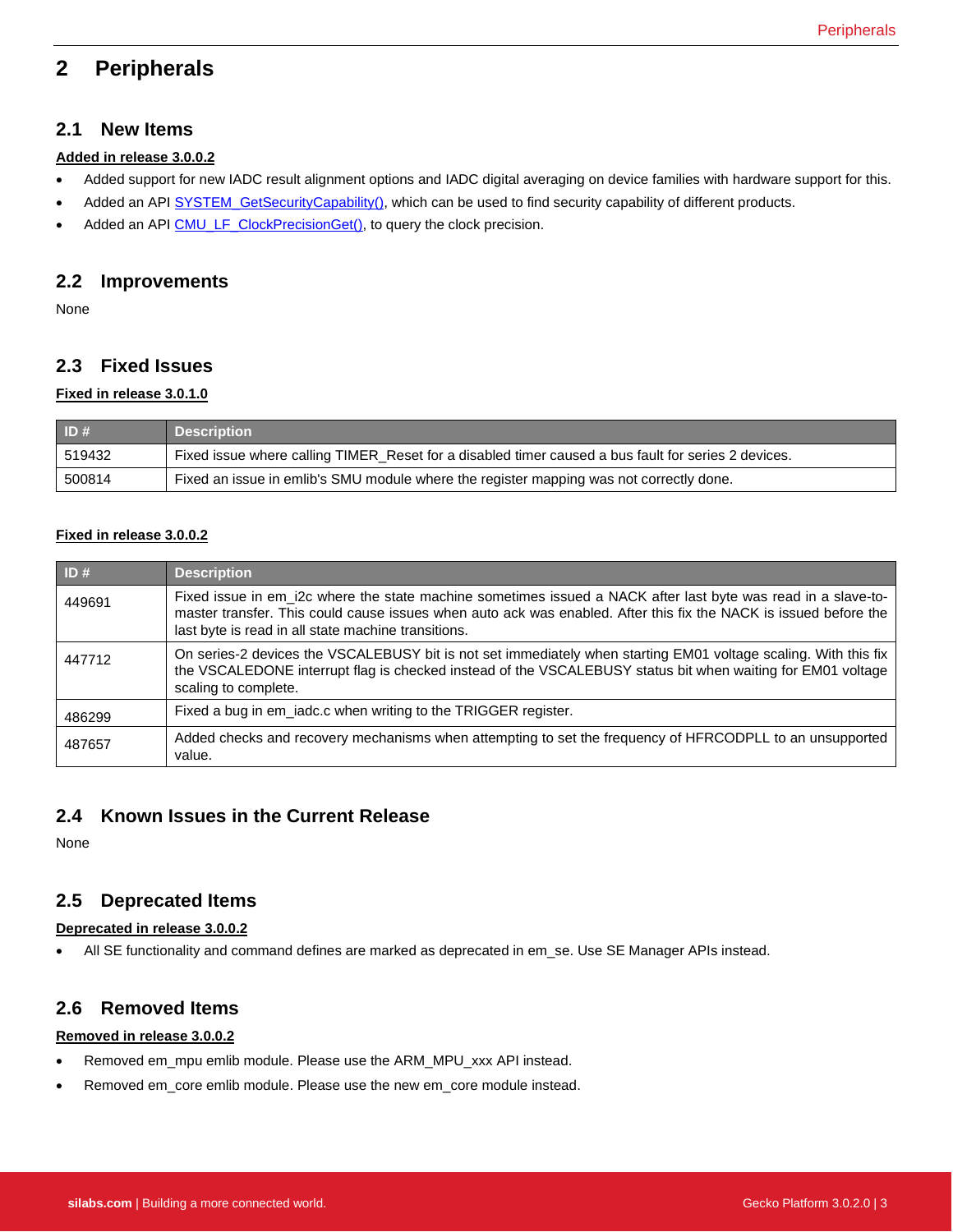# <span id="page-4-0"></span>**3 Drivers**

#### **Added in release 3.0.1.0**

Added MPU integration to NVM3.

#### **Added in release 3.0.0.2**

- Added a new way to build project using Simplicity Studio v5 Project Configurator. If your project is using this new method (this method is used by Bluetooth and Proprietary SDKs only), it is important to understand the SDK programming model to determine if your application-specific initialization functions, or periodic processing functions need to be integrated into the new main.c. For more information see the [sdk-programming-model](https://docs.silabs.com/gecko-platform/latest/sdk-programming-model) section.
- Added PWM driver in platform/driver. Documentation can be found at [driver/api/group-pwm.](https://docs.silabs.com/gecko-platform/latest/driver/api/group-pwm)
- Added simple button driver in platform/driver. Documentation can be found at [driver/api/group-button.](https://docs.silabs.com/gecko-platform/latest/driver/api/group-button)
- Added simple and RGBW LED drivers in platform/driver. Documentation can be found at *driver/api/group-led.*
- Added I2C Single Polled Master (I2CSPM) driver in platform/driver. Documentation can be found a[t driver/api/group-i2cspm.](https://docs.silabs.com/gecko-platform/latest/driver/api/group-i2cspm)
- Added DMA Control block to DMADRV.

## **3.2 Improvements**

#### **Changed in release 3.0.2.0**

• The nvm3\_repack function has been updated to use the cache to reduce the computational overhead to find objects that must be copied before a page erase. When the cache is valid (large enough to cache all the objects in the store), this improvement will reduce the overhead in the data copy part of nvm3\_repack and reduce the maximum time for the function call.

#### **Changed in release 3.0.1.0**

• During execution, the nvm3\_repack function will either do nothing, copy data or erase a page. To limit the execution time, the copy part is now split into several calls where each call will never copy more than max-object-size number of bytes. This is done to limit the time when interrupts are disabled if the default locking functions are used.

## **3.3 Known Issues in the Current Release**

Issues in bold were added since the previous release. If you have missed a release, recent release notes are available o[n https://www.si](https://www.silabs.com/products/software)[labs.com/products/software.](https://www.silabs.com/products/software)

| ID#    | <b>Description</b>                                                                                                                                                                     |
|--------|----------------------------------------------------------------------------------------------------------------------------------------------------------------------------------------|
| 485403 | UARTDRV operation in EM2 does not work when using EUART.                                                                                                                               |
| 520149 | When creating SPIDRV instances using the Simplicity Studio Project Configurator, code to initialize the instance is not<br>automatically generated and must instead be added manually. |

## **3.4 Fixed Issues**

#### **Fixed in release 3.0.1.0**

| ID#    | <b>Description</b>                                                                                                                                                                                                                                                              |
|--------|---------------------------------------------------------------------------------------------------------------------------------------------------------------------------------------------------------------------------------------------------------------------------------|
| 520149 | Fixed an issue where initialization of SPIDRV instances was not generated when adding a SPIDRV instance to a project.                                                                                                                                                           |
| 501179 | Fixed an issue where the configuration GUI for the SPIDRV driver required a CS pin to be configured when the driver was<br>configured to leave CS control to the application. This issue only affected the configuration GUI, and had no effect on the<br>embedded source code. |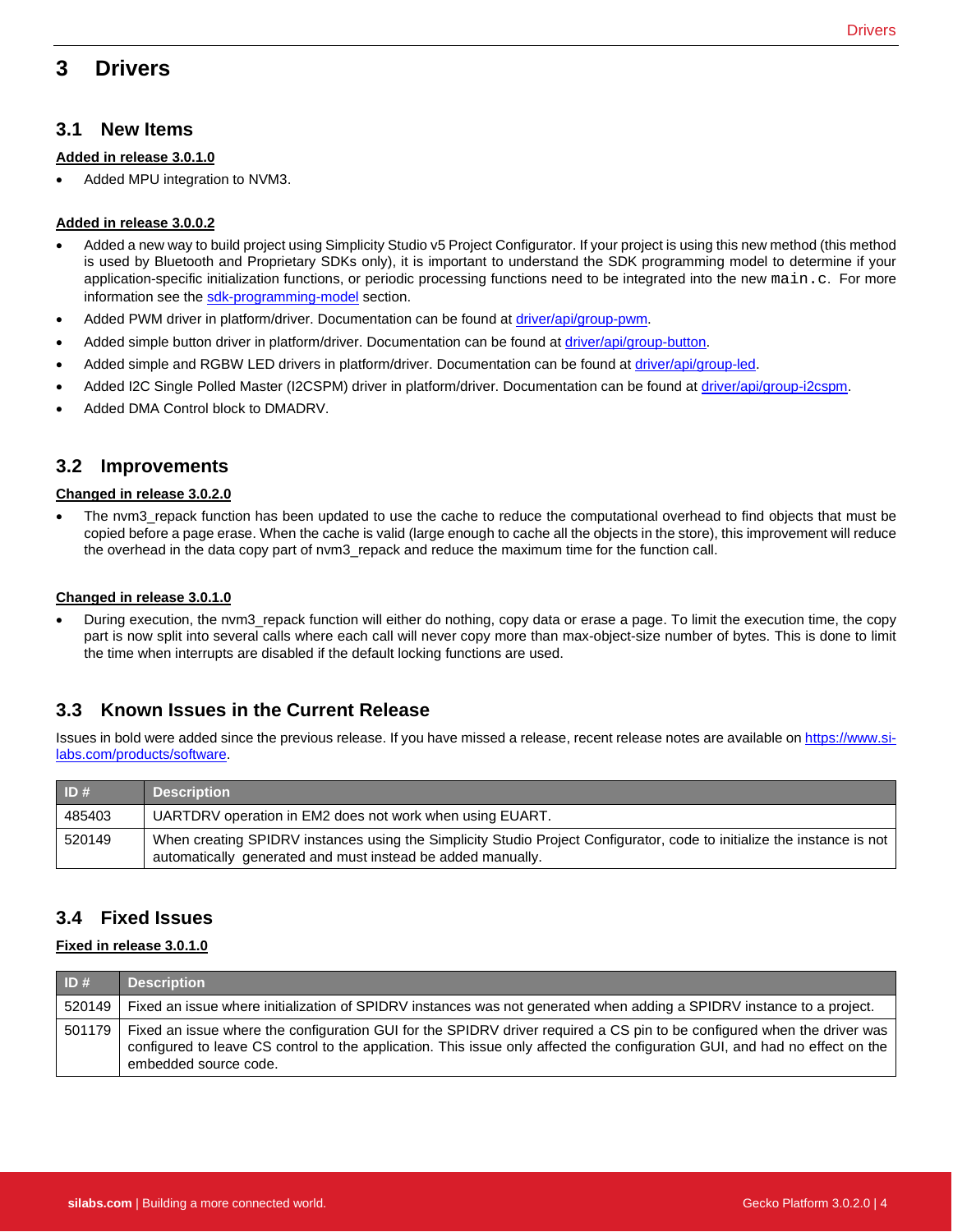#### **Fixed in release 3.0.0.2**

| ID#    | <b>Description</b>                                                                                                            |
|--------|-------------------------------------------------------------------------------------------------------------------------------|
| 497230 | Fixed an issue in UARTDRV where handles where removed in UARTDRV Abort. Handles are now instead removed in<br>UARTDRV Delnit. |

## **3.5 Deprecated Items**

#### **Deprecated in release 3.0.0.2**

- The SLEEP driver is deprecated and will be deleted in a later release. The new power manager service should be used instead. Note that all Silicon Labs wireless protocols included with this release as well as RAIL will also use the power manager instead of SLEEP driver. If your applications uses any of the wireless protocols, it can no longer use or include the SLEEP driver or call directly the emlib EMU functions as this is incompatible with the power manager. In that case, the power manager will need to be used. Direct EMU calls need to be called to set the device to EM4, as power manager only covers EM0 to EM3. More details can be found at [service/power\\_manager/overview.](https://docs.silabs.com/gecko-platform/latest/service/power_manager/overview) If your application did not use SLEEP driver in the past, no action is needed on your part.
- The RTCDRV driver is deprecated and will be deleted in a later release. The sleep timer service should be used instead. Note that all Silicon Labs wireless protocols included with this release will also use the sleep timer service. In such applications the RTCDRV driver and sleep timer can only coexist if they use separate real-time clock peripherals.
- The following drivers in hardware/kit/common/drivers are marked as deprecated and will be removed in a later release:
	- eeprom
	- i2ccaptouch
	- ksz8851snl
	- ksz8851snl\_spi
	- retargetfft
	- tempsens
	- tftamapped
	- **tftdirect**
	- tftspi
	- touch

## **3.6 Removed Items**

#### **Removed in release 3.0.0.2**

- Deleted deprecated config files in platform/emdrv/config folder.
- Deleted deprecated NVM driver. NVM3 service should be used instead.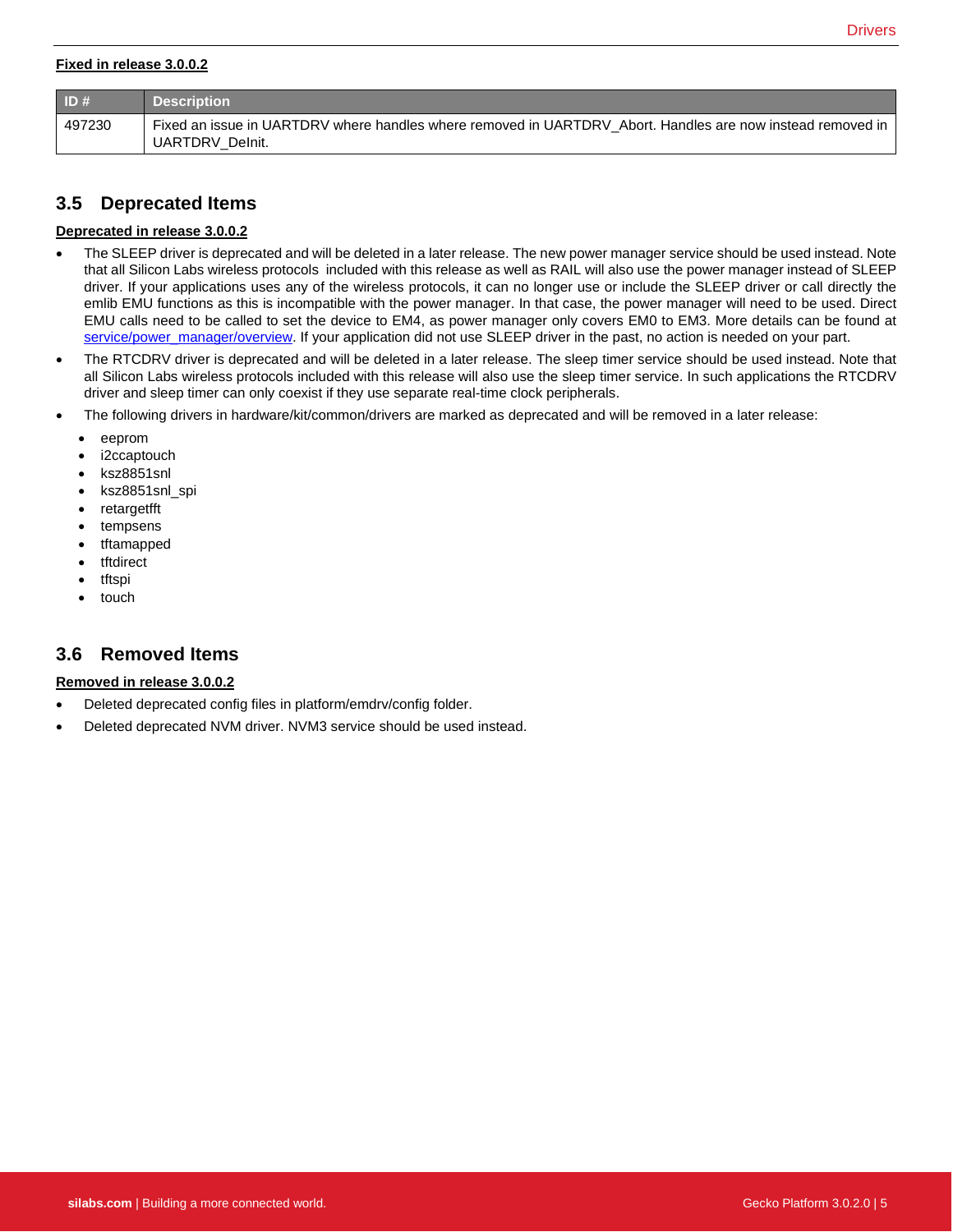# <span id="page-6-0"></span>**4 Services**

## **4.1 New Items**

#### **Added in release 3.0.1.0**

• Added deinit functionality to IOStream-UART interfaces.

#### **Added in release 3.0.0.2**

- Added a new way to build project using Simplicity Studio v5 Project Configurator. If your project is using this new method (this method is used by Bluetooth and Proprietary SDKs only), it is important to understand the SDK programming model to determine if your application-specific initialization functions, or periodic processing functions need to be integrated into the new main.c. For more information see the SDK Programming Model section a[t sdk-programming-model.](https://docs.silabs.com/gecko-platform/latest/sdk-programming-model)
- Added Command Line Interface (CLI) service in platform/service. Documentation can be found a[t service/api/group-cli.](https://docs.silabs.com/gecko-platform/latest/service/api/group-cli)
- Added Power Manager service in platform/service. Documentation can be found at [service/power\\_manager/overview](https://docs.silabs.com/gecko-platform/latest/service/power_manager/overview) and [ser](https://docs.silabs.com/gecko-platform/latest/service/api/group-power-manager)[vice/api/group-power-manager.](https://docs.silabs.com/gecko-platform/latest/service/api/group-power-manager) Note that all Silicon Labs wireless protocols included with this release as well as RAIL will also use the power manager instead of SLEEP driver. If your applications uses any of the wireless protocols, it can no longer use or include the SLEEP driver or call directly the emlib EMU functions as this is incompatible with the power manager. In that case, the power manager will need to be used. Direct EMU calls need to be called to set the device to EM4, as power manager only covers EM0 to EM3. More details can be found at [service/power\\_manager/overview.](https://docs.silabs.com/gecko-platform/latest/service/power_manager/overview) If your application did not use SLEEP driver in the past, no action is needed on your part.
- Added IO Stream service in platform/service. Documentation can be found a[t service/api/group-iostream.](https://docs.silabs.com/gecko-platform/latest/service/api/group-iostream)
- Added Microsecond Delay service (udelay). Documentation can be found a[t service/api/group-udelay.](https://docs.silabs.com/gecko-platform/latest/service/api/group-udelay)
- Added device initialization service. Documentation can be found at [service/api/group-device-init.](https://docs.silabs.com/gecko-platform/latest/service/api/group-device-init)

## **4.2 Improvements**

#### **Changed in release 3.0.1.0**

- Added documentation about EM4 support in the Power Manager.
- Modified Simple MPU driver to protect entire RAM section defined in ARM memory map (0x2000 0000 0x3FFF FFFF) against execution.

#### **Changed in release 3.0.0.2**

- Added the option to use BURTC as the hardware timer peripheral in the Sleep Timer. More details can be found here [ser](https://docs.silabs.com/gecko-platform/latest/service/api/group-sleeptimer#sleeptimer-conf)[vice/api/group-sleeptimer#sleeptimer-conf.](https://docs.silabs.com/gecko-platform/latest/service/api/group-sleeptimer#sleeptimer-conf)
- Added the option in CLI service to ignore case in CLI commands.

## **4.3 Fixed Issues**

#### **Fixed in release 3.0.2.0**

| ID#    | <b>Description</b>                                                                                                               |
|--------|----------------------------------------------------------------------------------------------------------------------------------|
| 620789 | Fixed MISRA violation in power manager by removing inclusion of stdio.h.                                                         |
| 625372 | Updated power manager handling of HFXO with Series 2. The on-demand mode will no longer be disabled when entering<br>EM2 or EM3. |

#### **Fixed in release 3.0.1.0**

| ID#    | <b>Description</b>                                                                                                                                                |
|--------|-------------------------------------------------------------------------------------------------------------------------------------------------------------------|
| 501561 | In the Legacy HAL component the PA configuration now uses the setting from the RAIL Utility PA configuration<br>component instead of its own hard-coded settings. |

#### **Fixed in release 3.0.0.2**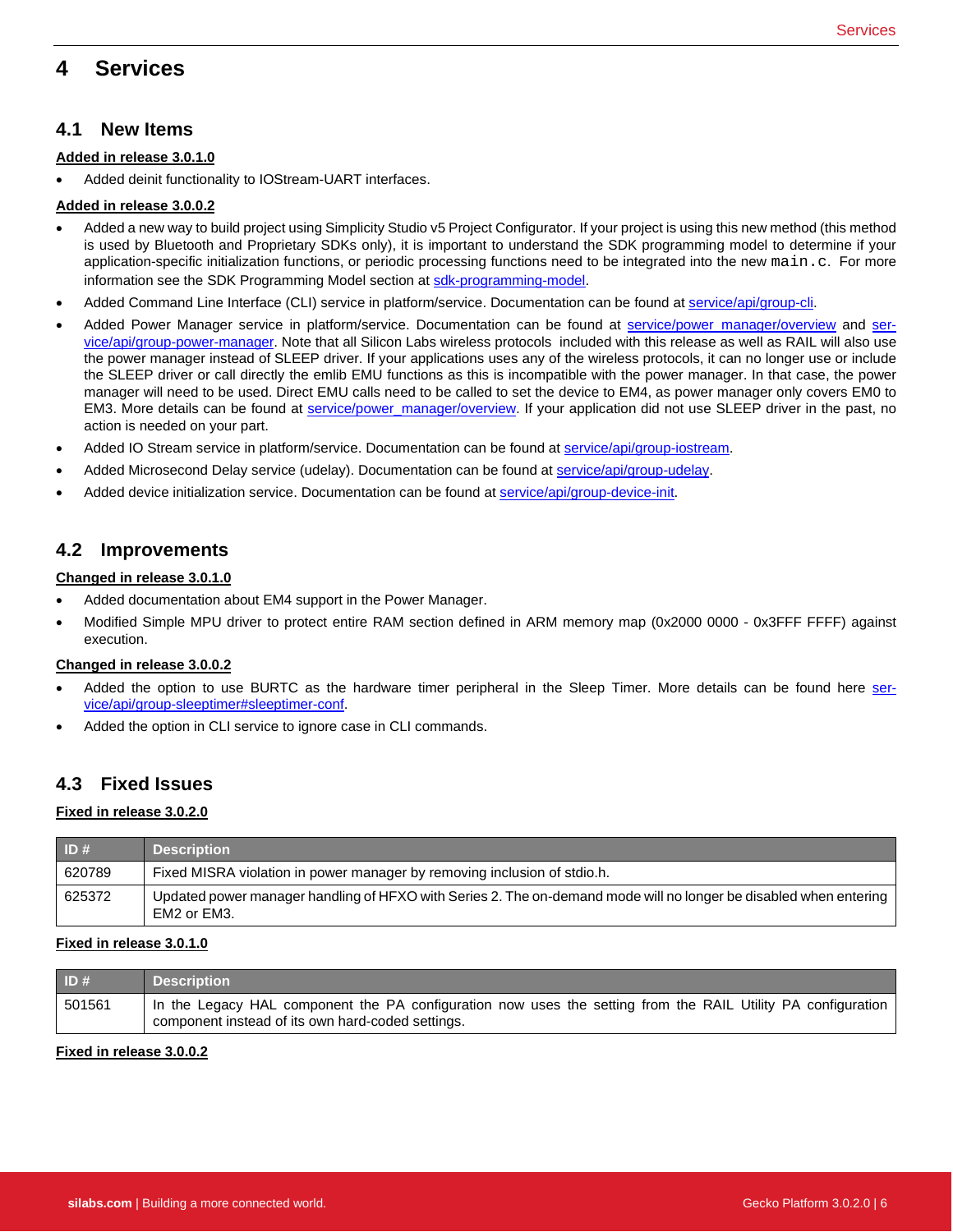| ID#    | <b>Description</b>                                                                                                                                                                                                                       |
|--------|------------------------------------------------------------------------------------------------------------------------------------------------------------------------------------------------------------------------------------------|
| 491275 | Fixed bug where the function sl_mpu_disable_execute() could disable execution on a larger memory section than<br>requested on ARMv6M- and ARMv7M-based devices. This could lead to unwanted memory regions marked as non-<br>executable. |
| 471079 | Fixed a bug in Sleep Timer where, under some circumstances, a timer could expire too early when using RTC or<br>PRORTC as hardware timers.                                                                                               |

# **4.4 Known Issues in the Current Release**

None

# **4.5 Deprecated Items**

None

## **4.6 Removed Items**

## **Removed in release 3.0.0.2**

• Removed support for NVM3 in external flash.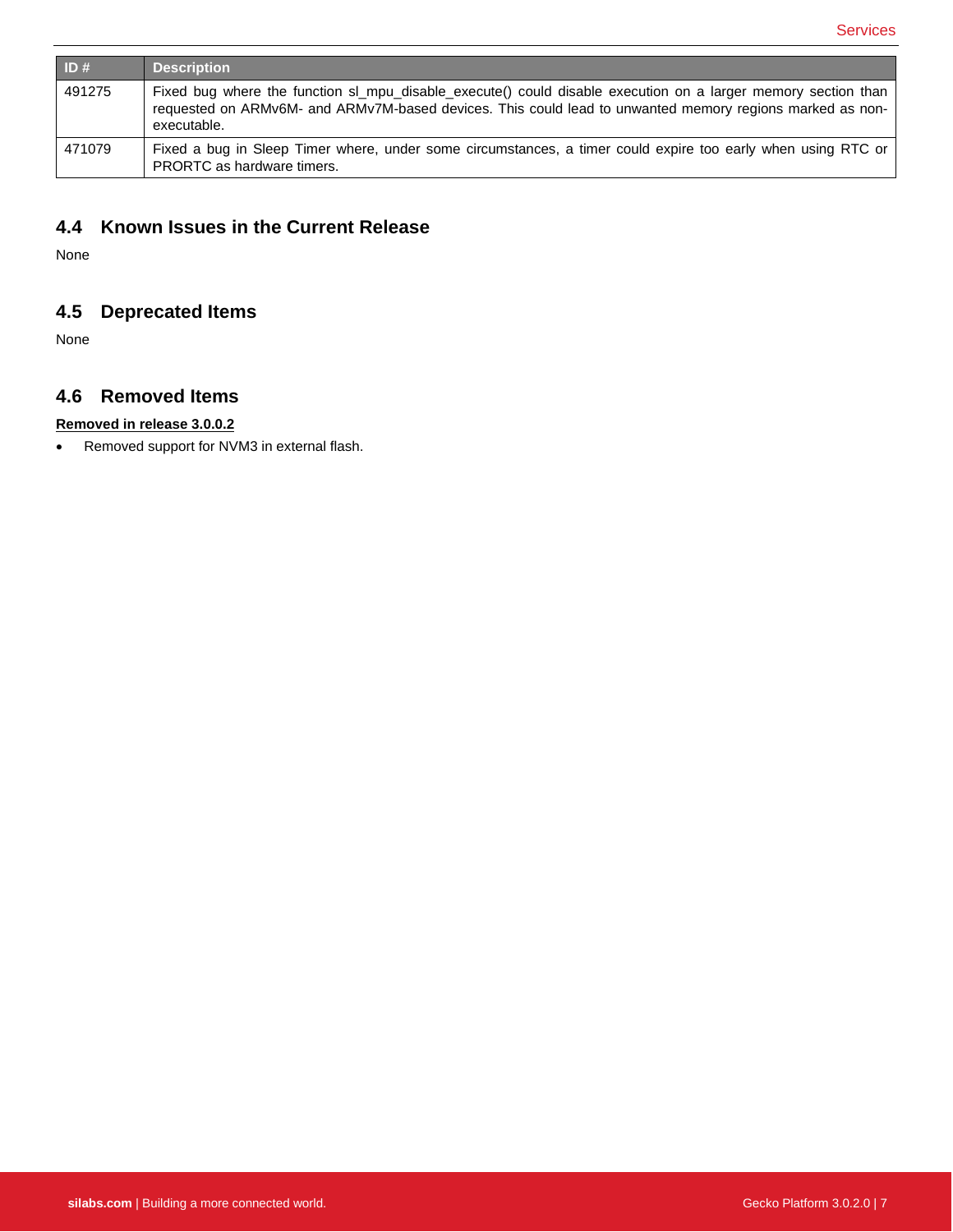# <span id="page-8-0"></span>**5 Common**

## **5.1 New Items**

### **Added in release 3.0.0.2**

• Added string support for the Status Codes (sl\_status\_t). Documentation can be found at **common/api/group-status**.

## **5.2 Improvements**

None

## **5.3 Fixed Issues**

None

## **5.4 Known Issues in the Current Release**

None

## **5.5 Deprecated Items**

None

## **5.6 Removed Items**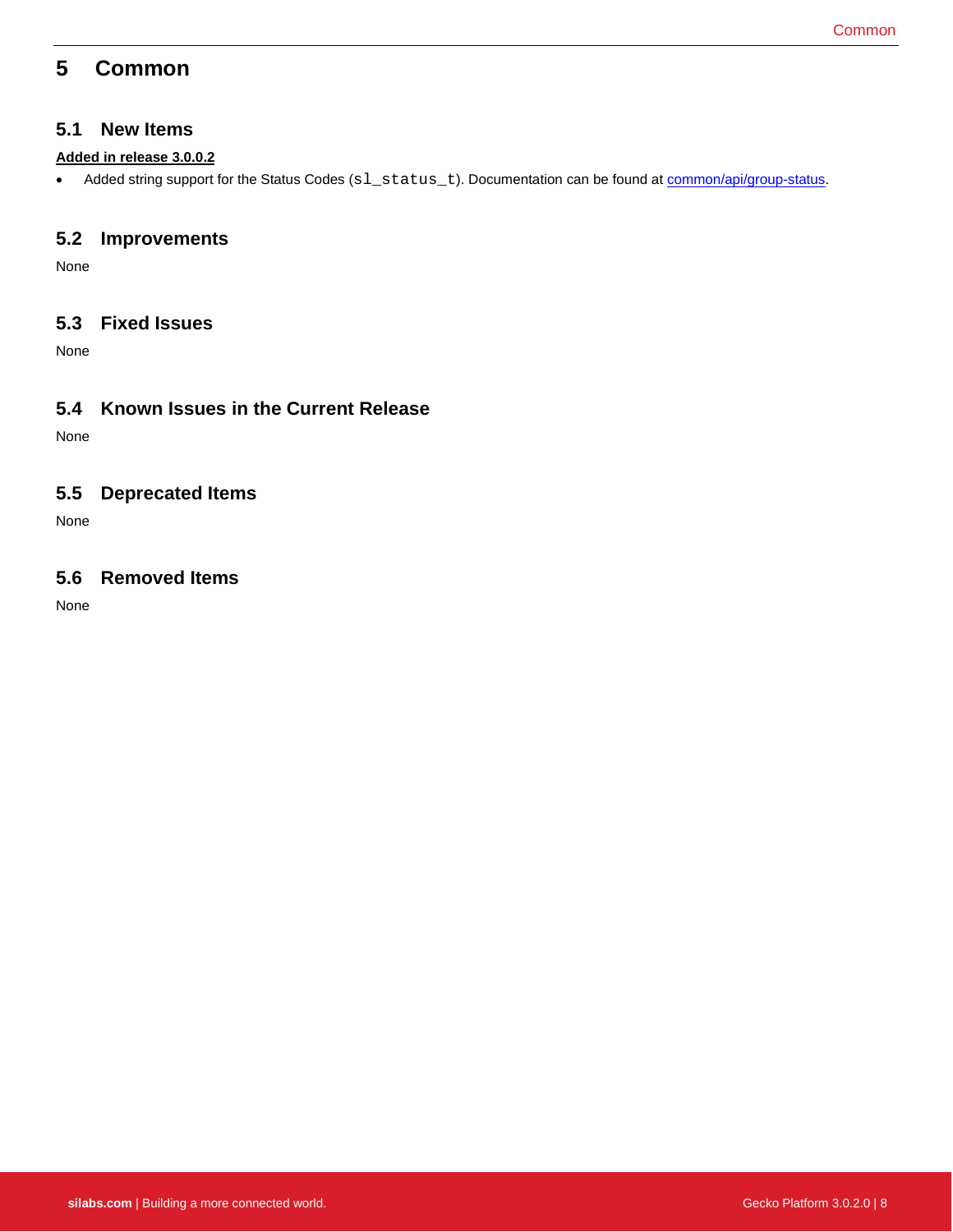# <span id="page-9-0"></span>**6 Middleware**

## **6.1 New Items**

#### **Added in release 3.0.0.2**

• Added GLIB function to draw a string on a specific line on a display using a specific alignment.

## **6.2 Improvements**

None

## **6.3 Fixed Issues**

#### **Fixed in release 3.0.0.2**

| $\blacksquare$ ID# | <b>Description</b>                                                                     |
|--------------------|----------------------------------------------------------------------------------------|
| 466261             | Fixed an issue in Micrium OS FSs' FS_FAT_DirRd() where OEF was not reported correctly. |
| 484320             | Added a missing include to em_chip.h in bsp_fs_nor_spi.c.                              |

## **6.4 Known Issues in the Current Release**

None

## **6.5 Deprecated Items**

None

## **6.6 Removed Items**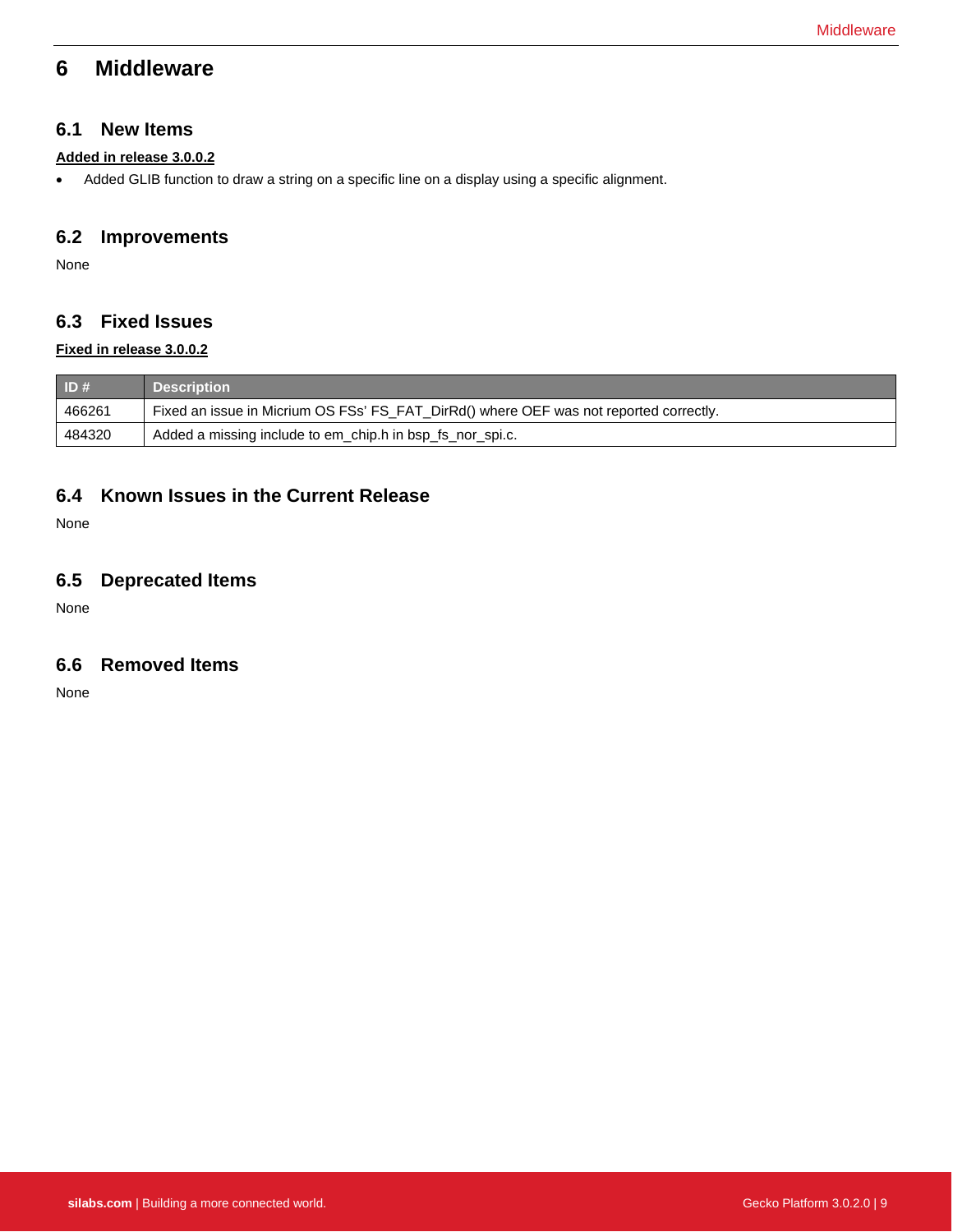# <span id="page-10-0"></span>**7 Security**

## **7.1 New Items**

### **Added in release 3.0.0.2**

- Added mbed TLS support for hardware acceleration of GCM on Series-1 devices including the CRYPTO peripheral.
- Initial release of SE Manager.

## **7.2 Improvements**

#### **Changed in release 3.0.0.2**

• Mbed TLS library version upgraded from 2.7.12 to 2.16.6.

## **7.3 Fixed Issues**

None

## **7.4 Known Issues in the Current Release**

None

## **7.5 Deprecated Items**

None

## **7.6 Removed Items**

### **Removed in release 3.0.0.2**

- The mbed TLS config options MBEDTLS\_MICRIUMOS and MBEDTLS\_MICRIUM have been replaced with SL\_CATALOG\_MICRIUMOS\_KERNEL\_PRESENT.
- The mbed TLS config option MBEDTLS\_FREERTOS has been replaced with SL\_CATALOG\_FREERTOS\_KERNEL\_PRESENT.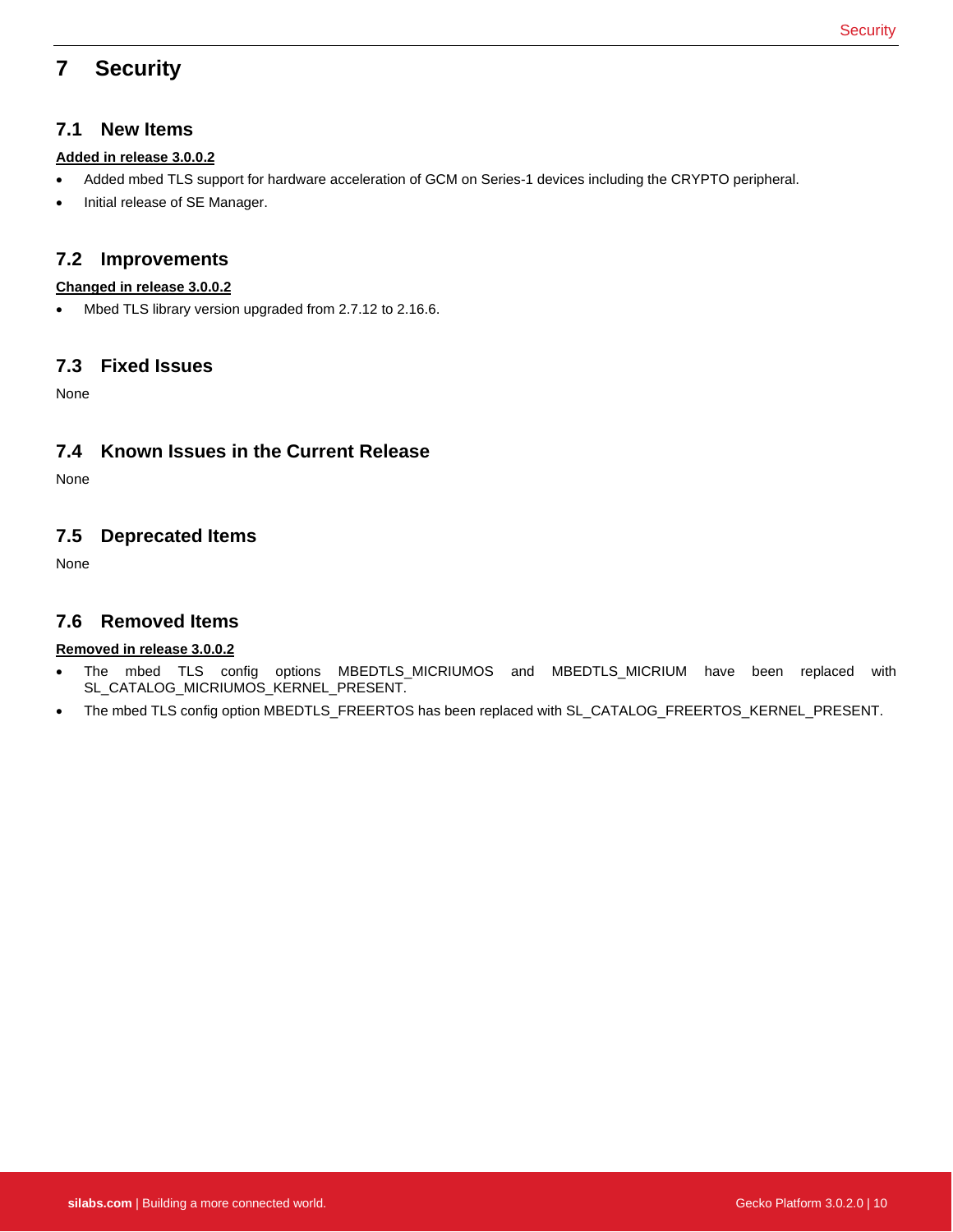# <span id="page-11-0"></span>**8 Operating System**

## **8.1 New Items**

None

## **8.2 Improvements**

#### **Changed in release 3.0.0.2**

• Removed the need to set RTOS\_INT\_CONTROLLER\_SEL in Micrium OS's rtos\_description.h.

## **8.3 Fixed Issues**

#### **Fixed in release 3.0.2.0**

| ID#    | <b>Description</b>                                                                                                                                                                                                                                                                                                                                                                                           |
|--------|--------------------------------------------------------------------------------------------------------------------------------------------------------------------------------------------------------------------------------------------------------------------------------------------------------------------------------------------------------------------------------------------------------------|
| 621988 | This release includes a fix for OS OPT TIME PERIODIC option in OSTimeDly() function. When the kernel has been<br>running for few days, OSTimeDly() used to mistakenly return an overflow error if the delay period overlapped with the<br>moment when the sleep timer reset its counter. The issue was fixed by using modular arithmetic and refining the<br>definition of maximum possible value for delay. |

#### **Fixed in release 3.0.1.0**

| ID#    | <b>Description</b>                                                                                                                                                                                                                                                                                                                                                             |
|--------|--------------------------------------------------------------------------------------------------------------------------------------------------------------------------------------------------------------------------------------------------------------------------------------------------------------------------------------------------------------------------------|
| 617560 | Minor modification to the round-robin algorithm in Micrium OS scheduler. Before this release, if only one task is running<br>for a long time, the round-robin sleep timer would be disabled for optimization. This resulted in undefined behavior in<br>some special cases. To mitigate this problem, Micrium OS now resets the sleep timer of the task whenever it times out. |
| 519121 | Fixed an issue where idle context was not reached when OS_CFG_PRIO_MAX was larger than twice the data bus<br>width.                                                                                                                                                                                                                                                            |
| 490998 | Fixed a case where OSSched() could de-reference a null pointer, in specific conditions.                                                                                                                                                                                                                                                                                        |
| 468431 | Some OS functions now return and set an error pointer to RTOS_ERR_NOT_READY if the kernel is not running.                                                                                                                                                                                                                                                                      |

### **Fixed in release 3.0.0.2**

| ID# | <b>Description</b>                                                                         |
|-----|--------------------------------------------------------------------------------------------|
|     | Fixed a bug in Micrium OS's slists that could appear on some compilers with some settings. |

## **8.4 Known Issues in the Current Release**

None

## **8.5 Deprecated Items**

#### **Deprecated in release 3.0.1.0**

OS\_TRACE\_INIT is deprecated. The way to initialize SystemView is by calling SEGGER\_SYSVIEW\_Conf().

## **8.6 Removed Items**

#### **Removed in release 3.0.0.2**

The deprecated Clock (under Micrium OS) module was removed.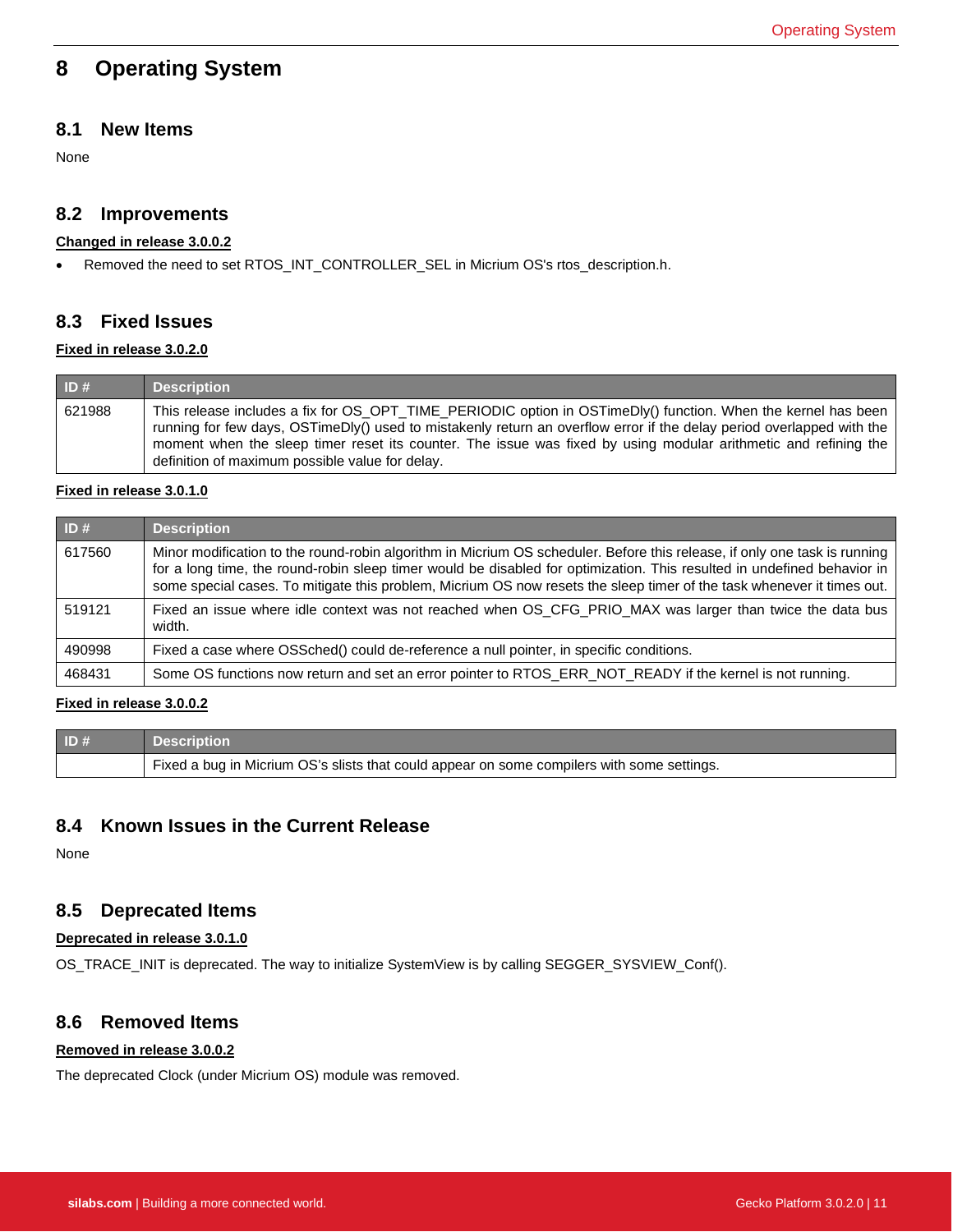# <span id="page-12-0"></span>**9 Gecko Bootloader**

## **9.1 New Items**

#### **Added in release 3.0.0.2**

- Application rollback protection support added.
- Added a new internal storage bootloader sample application bootloader-storage-internal-single-352 k for devices with 352 kB internal flash.
- bootloader\_secureBootEnforced() is added to check if signature verification on the application is enforced before every boot.
- bootloader\_parserContextSize is added, which can be used to find size of context struct BootloaderParserContext used by bootloader image parser to store parser state.
- The application upgrade process is updated to use DMA-based MSC writes. DMA-based MSC write can be enabled for storage interface APIs by selecting DMA from the internal storage plugin. bootloader\_getAllocatedDMAChannel can be used check the allocated DMA channel for the bootloader.
- Added bootloader\_parseImageInfo that can be used to parse ApplicationData\_t and bootloader version from a GBL stored in a buffer.

## **9.2 Improvements**

#### **Changed in release 3.0.0.2**

• The size of ParserContext\_t for Series-2 devices has been increased to 556 bytes.

## **9.3 Fixed Issues**

None

## **9.4 Known Issues in the Current Release**

None

### **9.5 Deprecated Items**

None

## **9.6 Removed Items**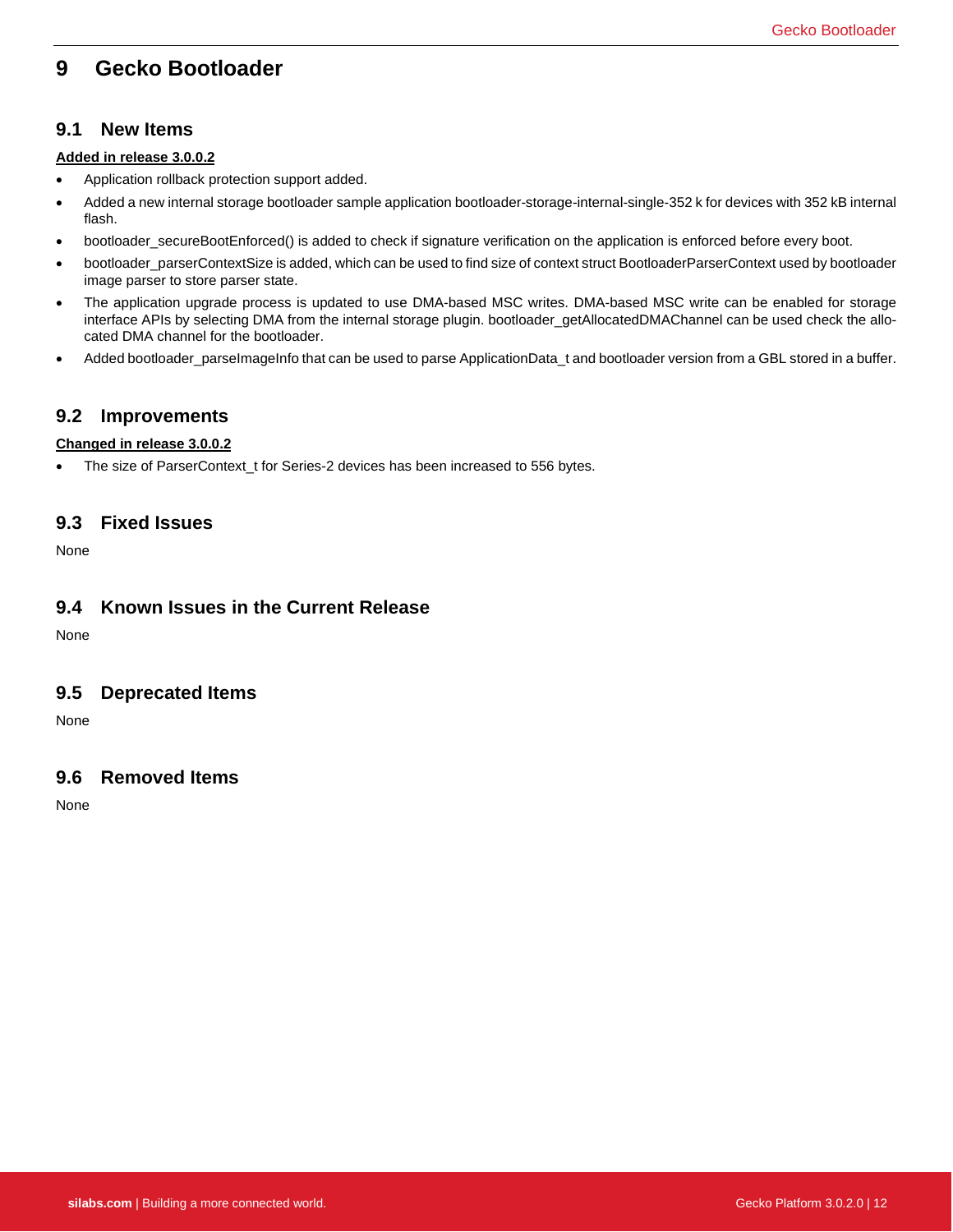# <span id="page-13-0"></span>**10 Examples**

## **10.1 New Items**

### **Added in release 3.0.1.0**

• Added sample applications to demonstrate usage of the Secure Element Manager.

#### **Added in release 3.0.0.2**

- Added common platform applications under app/common/example.
	- Empty C project
	- Blink Bare-metal
	- Blink Kernel
	- Blink PWM
	- I/O Stream USART Bare-metal
	- I/O Stream USART Kernel

## **10.2 Improvements**

None

## **10.3 Fixed Issues**

### **Fixed in release 3.0.2.0**

| ID#    | Description                                                                                                                                                                                      |
|--------|--------------------------------------------------------------------------------------------------------------------------------------------------------------------------------------------------|
| 525789 | Fixed metadata for retarget swo dependency resolution and fixed incompatibility with retarget swo and sl memory.                                                                                 |
| 623321 | Device Init HFXO component will now be added automatically when a device uses RAIL library and a warning will be<br>displayed when using LFRCO in high precision mode without initializing HFXO. |

## **10.4 Known Issues in the Current Release**

None

## **10.5 Deprecated Items**

None

## **10.6 Removed Items**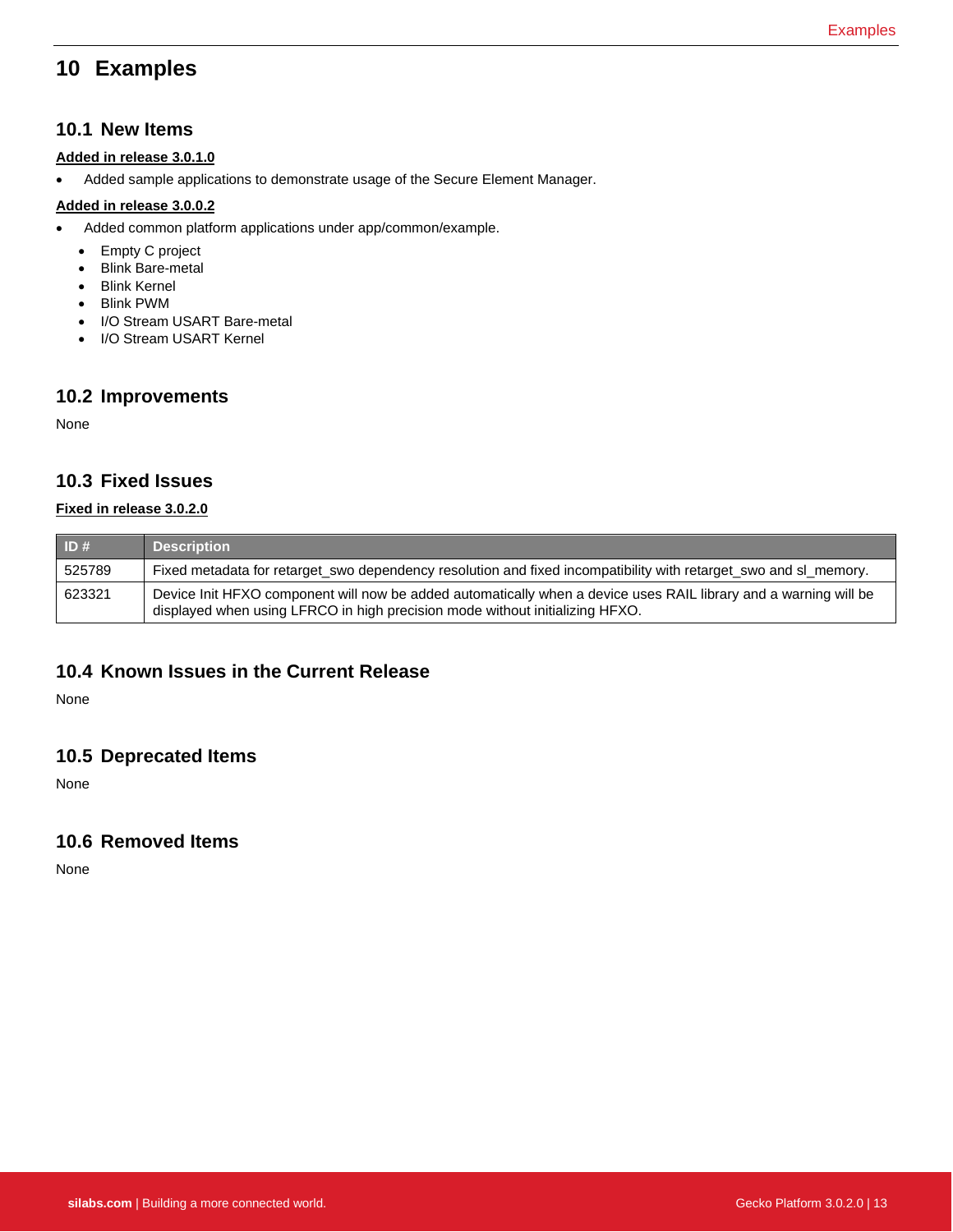# <span id="page-14-0"></span>**11 Boards and External Devices**

## **11.1 New Items**

#### **Added in release 3.0.1.0**

• Added VEML6035 driver to hardware/driver.

### **Added in release 3.0.0.2**

- Added the following external device drivers to hardware/driver: BMP280, CCS811, ICM20648, IMU, Memory LCD, MX25 flash shutdown, I2S mic, PDM mic, si1133, si70xx, si7210.
- Added functions for controlling Silicon Labs board features in hardware/board.

### **11.2 Improvements**

None

## **11.3 Fixed Issues**

### **Fixed in release 3.0.0.2**

| ID#    | <b>Description</b>                                                                                                                |
|--------|-----------------------------------------------------------------------------------------------------------------------------------|
| 491599 | Fixed an issue where incorrect LFXO and HFXO configurations were applied in the default configuration for Silicon Labs<br>boards. |

## **11.4 Known Issues in the Current Release**

None

## **11.5 Deprecated Items**

None

## **11.6 Removed Items**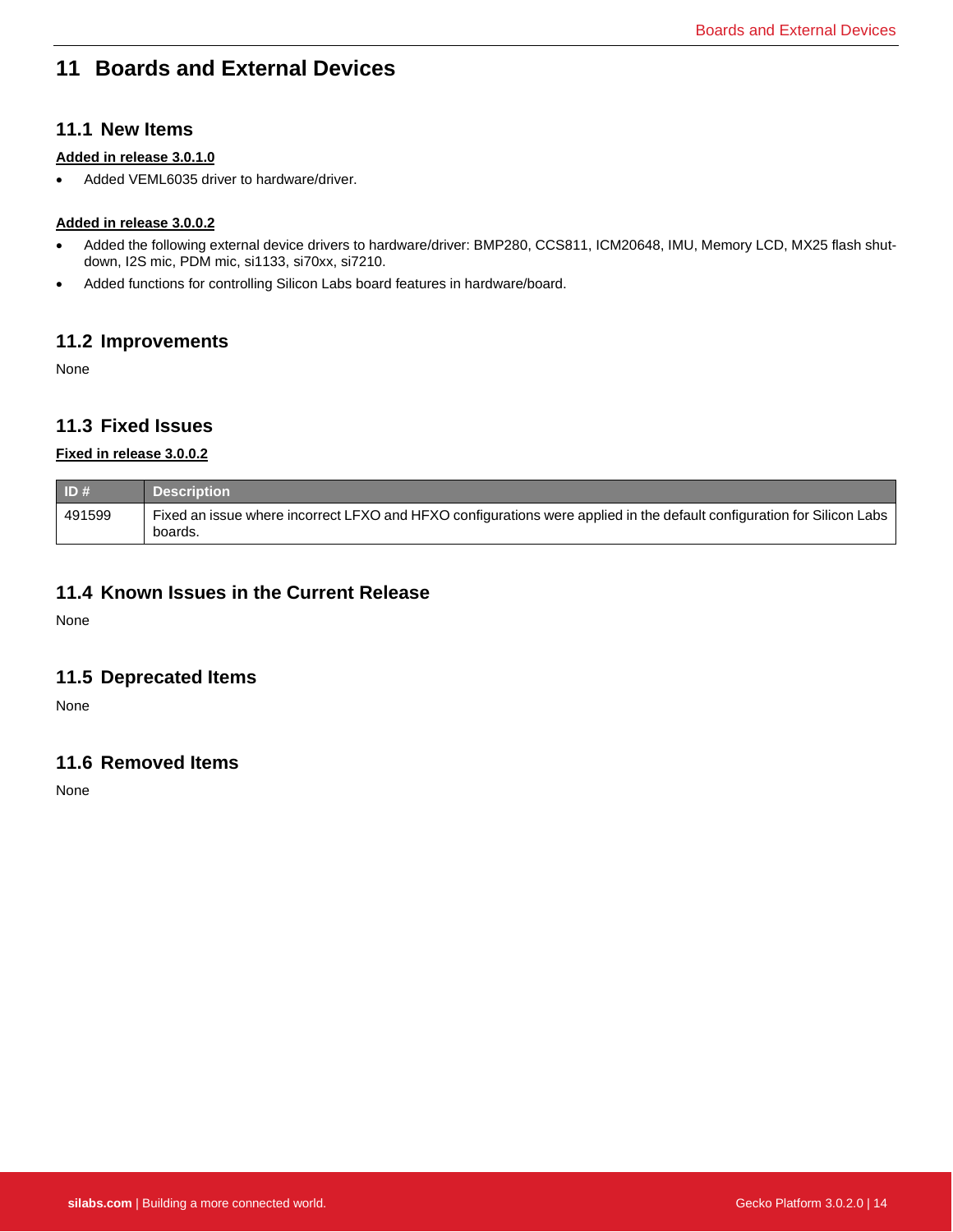# <span id="page-15-0"></span>**12 Other Gecko Platform Software Components**

## **12.1 New Items**

### **Added in release 3.0.0.2**

- Added automatic initialization of MX25 flash shutdown component.
- Added metadata description of platform code to support Simplicity Studio Project Configurator.
- Added CMSIS annotated configuration headers for platform code to support configuration of platform components in Simplicity Studio Project Configurator.
- Added board-specific CMSIS annotated configuration header files.
- Added support for generating linker files based on component selection in Simplicity Studio Project Configurator.

## **12.2 Improvements**

### **Changed in release 3.0.0.2**

• Various fixes to documentation on [https://docs.silabs.com/.](https://docs.silabs.com/)

## **12.3 Fixed Issues**

None

## **12.4 Known Issues in the Current Release**

None

## **12.5 Deprecated Items**

### **Deprecated in release 3.0.0.2**

- The Segger emWin graphics library is marked as deprecated and will be removed in a later release
- The IEC 60335 Class B library is marked as deprecated and will be removed in a later release

## **12.6 Removed Items**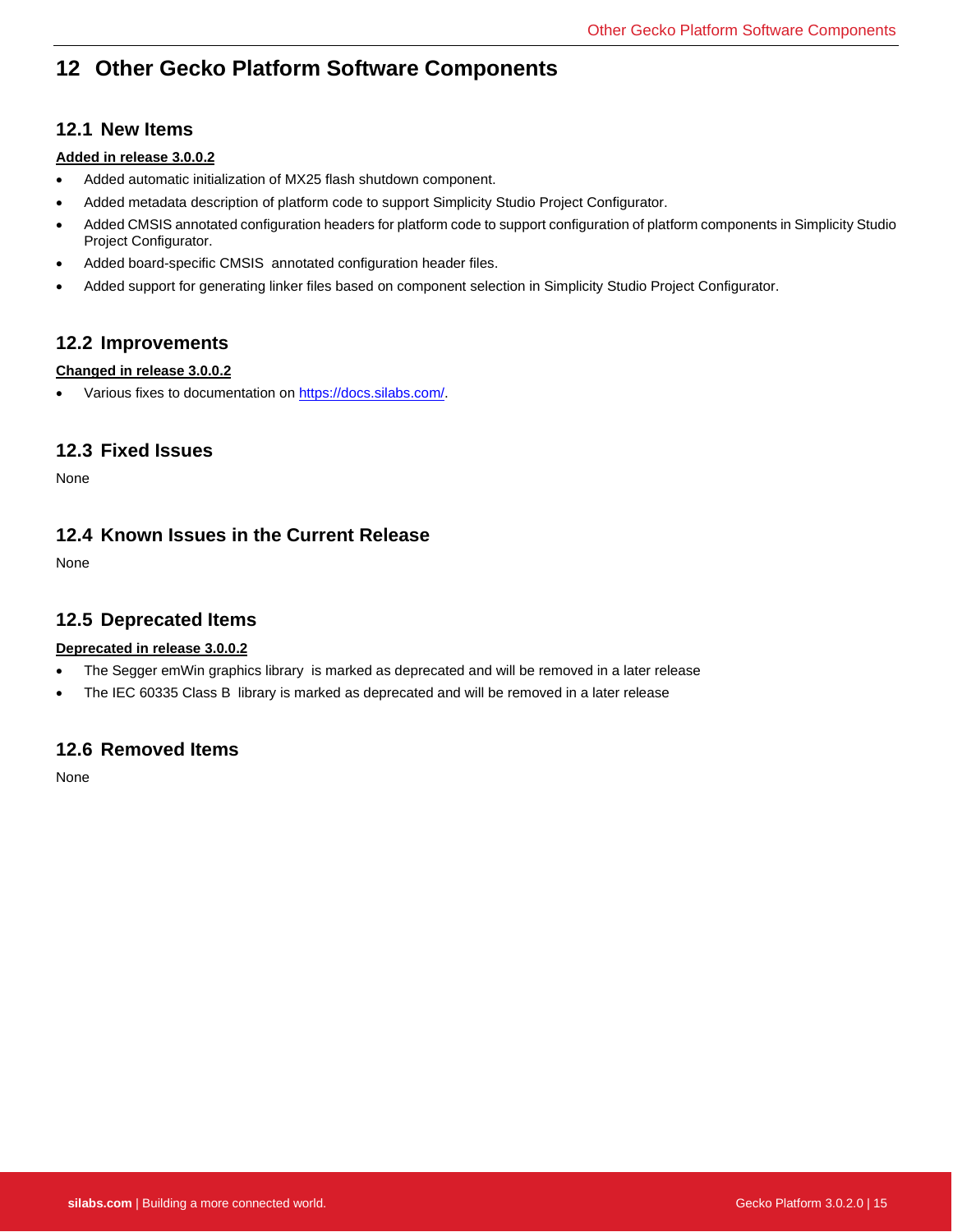# <span id="page-16-0"></span>**13 RAIL Library**

## **13.1 New Items**

#### **Added in release 3.0.1.0**

- Added support for MGM210PB22JIA, MGM210PB32JIA, BGM210PB22JIA and BGM210PA32JIA modules.
- Added RAIL build support for BGX220P22HNA21 and BGX220S22HNA21 modules.

#### **Added in release 3.0.0.2**

- Added support for setting the default value of the FramePending bit in outgoing IEEE 802.15.4 ACKs to true. This means that the user would then be responsible for clearing this bit in the frame pending callback instead of having it default to cleared and having to set it. See the RAIL\_IEEE802154\_Config\_t::defaultFramePendingInOutgoingAcks field for configuring this feature.
- Added a new API RAILCb\_ConfigSleepTimerSync() to allow for configuration of the PRS and RTCC channels used for timer sync operations.
- Added support for a new RAIL\_EVENT\_SCHEDULED\_RX\_STARTED and RAIL\_EVENT\_SCHEDULED\_TX\_STARTED, triggered when a scheduled receive or transmit begins. These are the same value because a scheduled receive and transmit cannot occur at the same time. Note: This new event shifted the bit positions of some events in RAIL\_Events\_t.
- Provided new RAIL\_RX\_CHANNEL\_HOPPING\_MODE\_MULTI\_SENSE along with RAIL\_RxChannelHoppingConfigMultiMode\_t to configure its parameters. This mode can be configured to tolerate brief loss of timing and/or preamble, making it less susceptible to hopping than the single-sense modes. It can also be used with RX duty cycling.
- Provided new RAIL\_RX\_CHANNEL\_HOPPING\_OPTION\_RSSI\_THRESHOLD to augment each of the RAIL\_RxChannelHoppingMode\_t modes with one RSSI Threshold check on entering receive for the channel. If the RSSI is below that specified by RAIL\_RxChannelHoppingConfigEntry\_t::rssiThresholdDbm then hop (or if below RAIL\_RxDutyCycleConfig\_t::rssiThresholdDbm, suspend Rx). RAIL\_RxDutyCycleConfig\_t has been augmented not only with this new field, but also now includes RAIL\_RxDutyCycleConfig\_t::options field. For those options to be recognized by RAIL\_ConfigRxDutyCycle() (due to backwards compatibility) RAIL\_RxDutyCycleConfig\_t::mode must be one of the new WITH\_OPTIONS modes, e.g. RAIL\_RX\_CHANNEL\_HOPPING\_MODE\_TIMEOUT\_WITH\_OPTIONS.
- Added support for the Silicon Labs Power Manager component. When enabled via RAIL\_InitPowerManager(), RAIL will communicate directly with the power manager to configure sleep modes.
- Updated the function RAIL\_GetRxPacketDetailsAlt to return the time position of the received packet timestamp corresponding to the default location in the packet.
- Added a new function, RAIL\_GetTxPacketDetailsAlt2, which allows a RAIL\_TxPacketDetails\_t structure to be passed as an argument.
- Added a new function, RAIL\_GetTxTimePreambleStartAlt, which allows a RAIL\_TxPacketDetails\_t structure to be passed as an argument.
- Added a new function, RAIL\_GetTxTimeSyncWordEndAlt, which allows a RAIL\_TxPacketDetails\_t structure to be passed as an argument.
- Added a new function, RAIL\_GetTxTimeFrameEndAlt, which allows a RAIL\_TxPacketDetails\_t structure to be passed as an argument.

## **13.2 Improvements**

#### **Changed in release 3.0.2.0**

Reduced the time from last modulated bit on air to ramp down on EFR32xG1x devices.

#### **Changed in release 3.0.0.2**

- Relax constraints in RAIL to allow calling RAIL\_SetRxTransitions, RAIL\_SetTxTransitions, RAIL\_ScheduleRx, and all of the RAIL\_BLE\_ConfigPhy before the radio is completely IDLE.
- Updated the pa\_customer\_curve\_fits.py helper script to work with Python 3 as well as Python 2.
- Changed pa\_customer\_curve\_fits.py to take maxpower as a parameter to generate better curves. When maxpower and increment are different than the defaults they will now be included in the output curve. The current power curve limits can be read at runtime from the new RAIL\_GetTxPowerCurveLimits API.
- The RAIL\_GetRadioEntropy() API will now ensure a valid radio configuration has been loaded using RAIL\_ConfigChannels() since it can cause problems if the radio is used before this.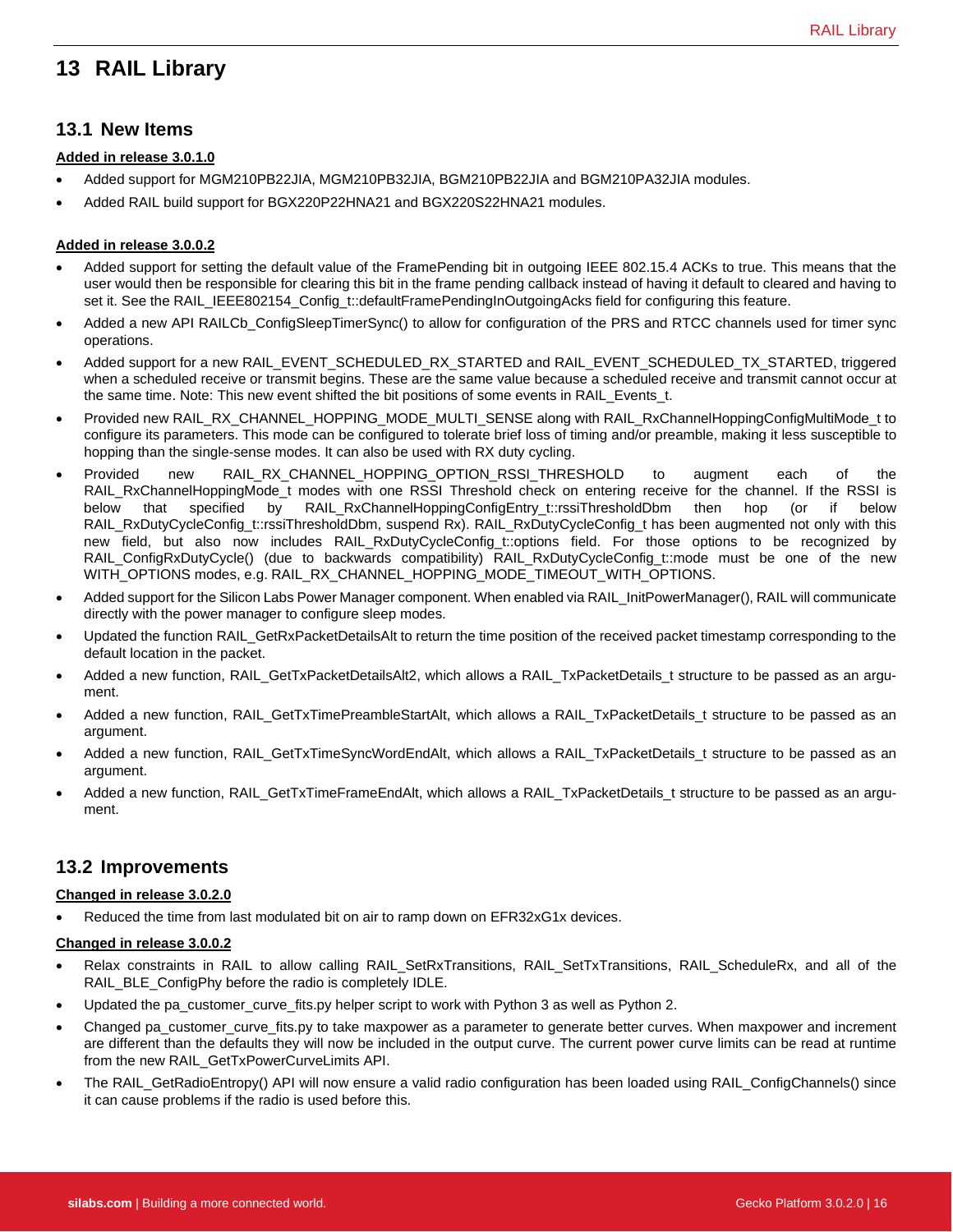- Changed the minimum ramp time of the RAIL\_TX\_POWER\_MODE\_2P4GIG\_MP to be 3us to avoid problems with shorter ramp times.
- Improved frequency accuracy on EFR32xG1x devices when the radio configuration has an entry with a large number of channels. Previously, small errors in the channel spacing calculation could exist. If they did, then when computing the channel frequency this error would be multiplied by the channel number minus the start channel for that entry causing some drift for higher order channels. This was not much an issue in most cases, but for certain PHY and crystal combinations it could be worse.

## **13.3 Fixed Issues**

#### **Fixed in release 3.0.2.0**

| $\blacksquare$ ID# | <b>Description</b>                                                          |
|--------------------|-----------------------------------------------------------------------------|
| 623922             | Fix to set the correct power on EFR32xG21 when the PA uses VDD around 1.8V. |

#### **Fixed in release 3.0.1.0**

| ID#    | <b>Description</b>                                                                                                                                                          |
|--------|-----------------------------------------------------------------------------------------------------------------------------------------------------------------------------|
| 493409 | Fixed an issue where output power might not be set correctly when changing frequency bands within one channel<br>configuration.                                             |
| 497061 | Corrected an issue on EFR32xG1x chips where specifying a large ramp time could erroneously add extra delay to a<br>transmit.                                                |
| 519195 | EFR32xG21 will now use RTCC channel 0, as opposed to the PRORTC, to perform sleep timer synchronization. This<br>will help lower the EM2 current consumption for this chip. |

#### **Fixed in release 3.0.0.2**

| ID#    | <b>Description</b>                                                                                                                                                                                                                                                                                                                                                                                                  |
|--------|---------------------------------------------------------------------------------------------------------------------------------------------------------------------------------------------------------------------------------------------------------------------------------------------------------------------------------------------------------------------------------------------------------------------|
| 456338 | Fixed an issue with RAIL state transitions where an internal timer wrapping could cause incorrect transition times. This<br>error would previously affect a maximum of one packet every 15 minutes.                                                                                                                                                                                                                 |
| 459581 | Fixed<br>an issue where the output<br>on the EFR32xG21<br>power was too low<br>when<br>using<br>the<br>RAIL_TX_POWER_MODE_2P4GIG_MP PA and certain ramp times.                                                                                                                                                                                                                                                      |
| 464534 | Fixed issue where RAIL_StartAverageRssi() ran twice as long as it should have.                                                                                                                                                                                                                                                                                                                                      |
| 464734 | Regenerated the power curves for the EFR32xG22 to allow access to the maximum power level available on the chip.                                                                                                                                                                                                                                                                                                    |
| 464735 | Closed tiny timing window on EFR32xG13 that might corrupt PTI appended info when idling the radio.                                                                                                                                                                                                                                                                                                                  |
| 465096 | Fixed an issue where RAIL_Idle() was not properly terminating an ongoing RAIL_StartAverageRssi() process.                                                                                                                                                                                                                                                                                                           |
| 466012 | Fixed an issue where the CRC could be disabled indefinitely on transmit when switching configs in a multiphy setup.                                                                                                                                                                                                                                                                                                 |
| 474678 | Fixed an issue with duty cycle receive and channel hopping on the EFR32xG1x parts where some components would<br>be left on even with long delay parameters causing extra current to be used. This allows for a noticeable improvement<br>in power consumption when using the RAIL_ConfigRxDutyCycle() API with a delay in the hundreds of microseconds or<br>more.                                                 |
| 475184 | Fixed an issue on the EFR32xG22 where the receiver was not automatically re-calibrated if the temperature changed<br>significantly while sitting in receive. This could cause the radio to go off channel for significant temperature changes<br>resulting in receive problems.                                                                                                                                     |
| 477833 | Some radio configurations on the EFR32XG22 are not usable with RAIL address filtering and RAIL 802.15.4 filtering.<br>Add an assert to catch those cases.                                                                                                                                                                                                                                                           |
| 479539 | Fixed a bug where the RAIL_ConfigTxPower() would override the PA capacitor tune values for transmit and receive<br>without caching them. In a multiprotocol scenario this could cause us to apply incorrect PA capacitor tune values set<br>prior to a call to RAIL_ConfigTxPower. Note that you must still call RAIL_SetPaCTune after any making any changes to<br>the power configuration via RAIL_ConfigTxPower. |
| 479665 | Fixed an issue where RAIL_SetRxFifo() would not reject a buffer smaller than 64 bytes and would mistakenly think it is<br>very big. In addition, RAIL_ASSERT_FAILED_RX_FIFO_BYTES can no longer occur with a 64 byte buffer when doing<br>IR calibration.                                                                                                                                                           |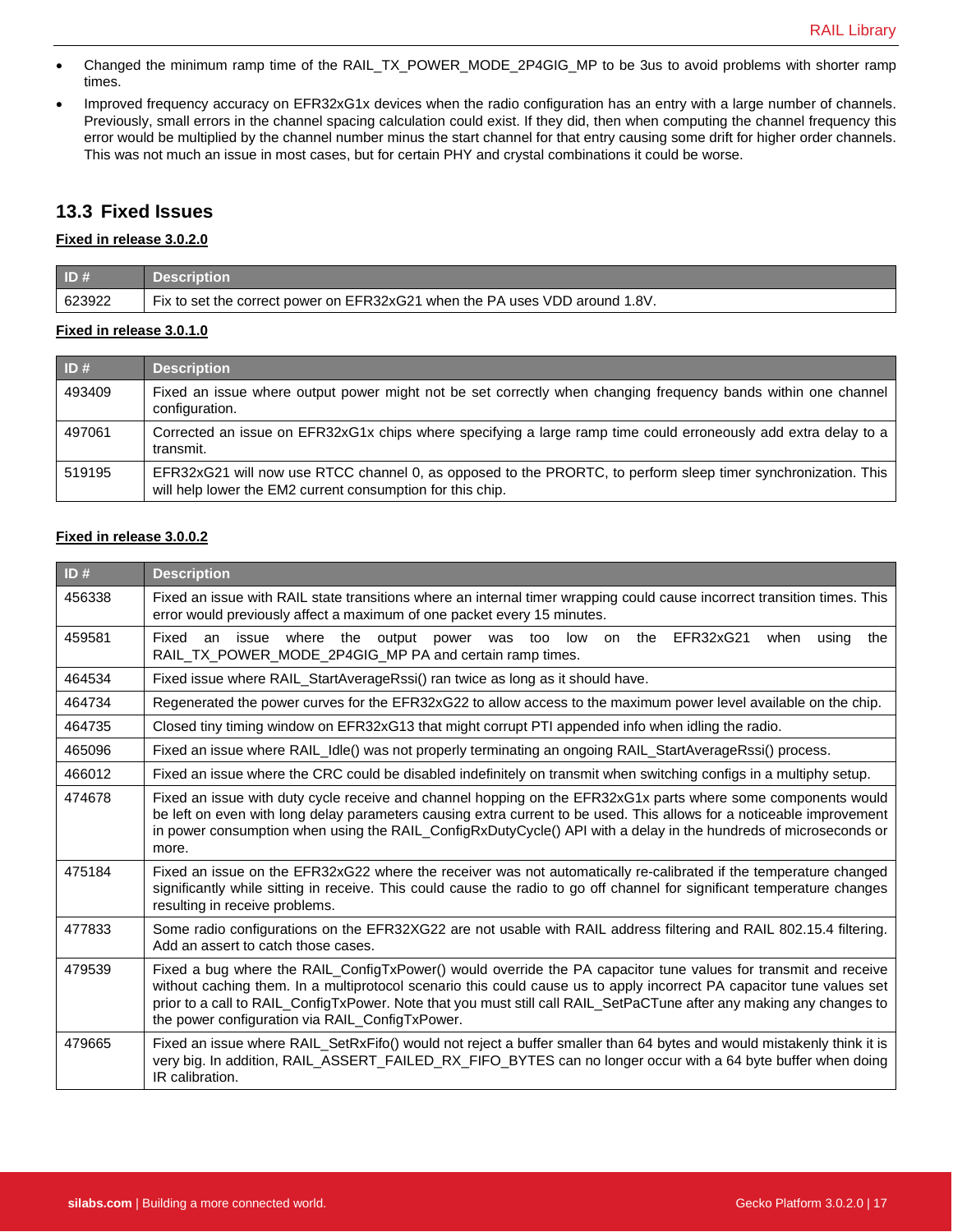| ID#    | <b>Description</b>                                                                                                                                                                                         |
|--------|------------------------------------------------------------------------------------------------------------------------------------------------------------------------------------------------------------|
| 482007 | Fixed a bug in multiprotocol RAIL where running an IR calibration during a protocol switch would fail. The calibration<br>function will now return RAIL_STATUS_INVALID_STATE if called in such a scenario. |
| 483688 | Fixed an issue where the power mode selected when using RAIL_TX_POWER_MODE_2P4GIG_HIGHEST on  <br>supported chips was not saved in a multiprotocol context and could cause problems.                       |
| 484374 | Fixed regression from 2.8.1 on EFR32xG21 where Bluetooth LE did not include packet sync word on PTI.                                                                                                       |
| 489214 | Fixed an issue where calling RAIL_IEEE802154_CalibrateIr2p4Ghz, RAIL_IEEE802154_CalibrateIrSubGhz, or<br>RAIL_BLE_CalibrateIr with a NULL imageRejection parameter would result in a crash.                |

## **13.4 Known Issues in the Current Release**

Issues in bold were added since the previous release. If you have missed a release, recent release notes are available o[n https://www.si](https://www.silabs.com/products/software)[labs.com/products/software.](https://www.silabs.com/products/software)

| ID#    | <b>Description</b>                                                                                                                                                |
|--------|-------------------------------------------------------------------------------------------------------------------------------------------------------------------|
| 500103 | When using WiFi coexistence with no priority pin but a directional priority pin the high priority events will be counted with<br>low priority events incorrectly. |

## **13.5 Deprecated Items**

None

# **13.6 Removed Items**